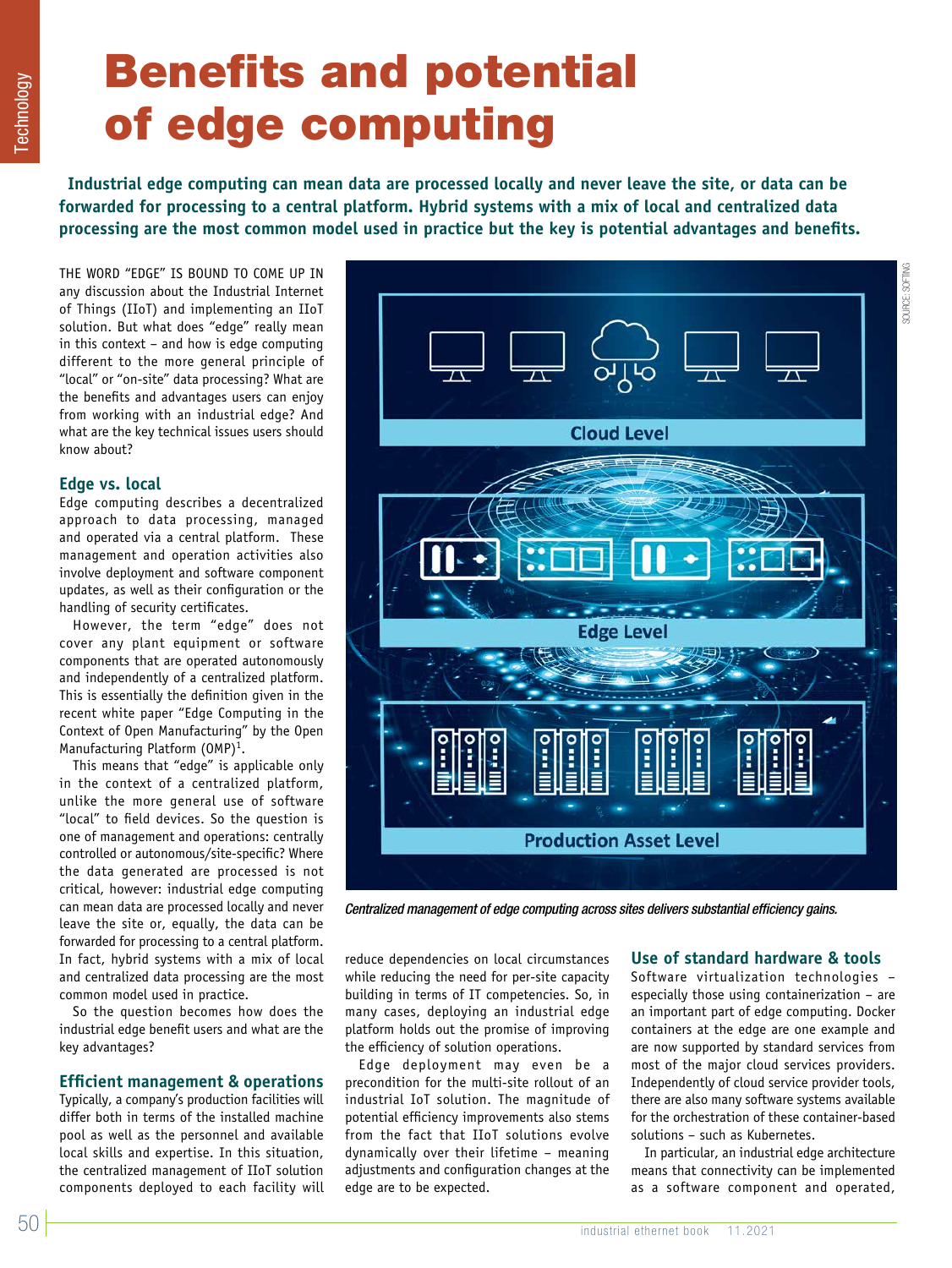## **Operations Environment**

SOURCE: SOFTING

SOURCE: SOFTING



e.g. PLC, Machinery, intelligent Sensor Device: devices with limited communication capabilities e.g. basic sensor Leaf Device:

*Cloud Level, Edge Level and Production Asset Level as defined by the Open Manufacturing Platform.*

like any other industrial edge component, on standard hardware. This reduces or even removes the need to deploy specialized, hardware-based connectivity solutions. Taken together, these two benefits of the industrial edge – leveraging standard IT technologies plus centralized management – help to ensure that users can complete an efficient multi-site rollout while simultaneously reducing their operating costs for this solution.

What does the industrial edge look like from a technical perspective and which architecture issues do users need to be aware of?

**Functional components industrial edge**

For some IIoT applications, which simply need to collect and analyze their data on a central platform, the industrial edge deployment will be focused only on connectivity. This connectivity architecture can be extended, however, to enrich the OT interface and include semantic information – by using OPC UA information models, for example.

Many IIoT applications will also require machine-level data processing: either because the volume of data generated is simply too large to be transferred in bulk to a central